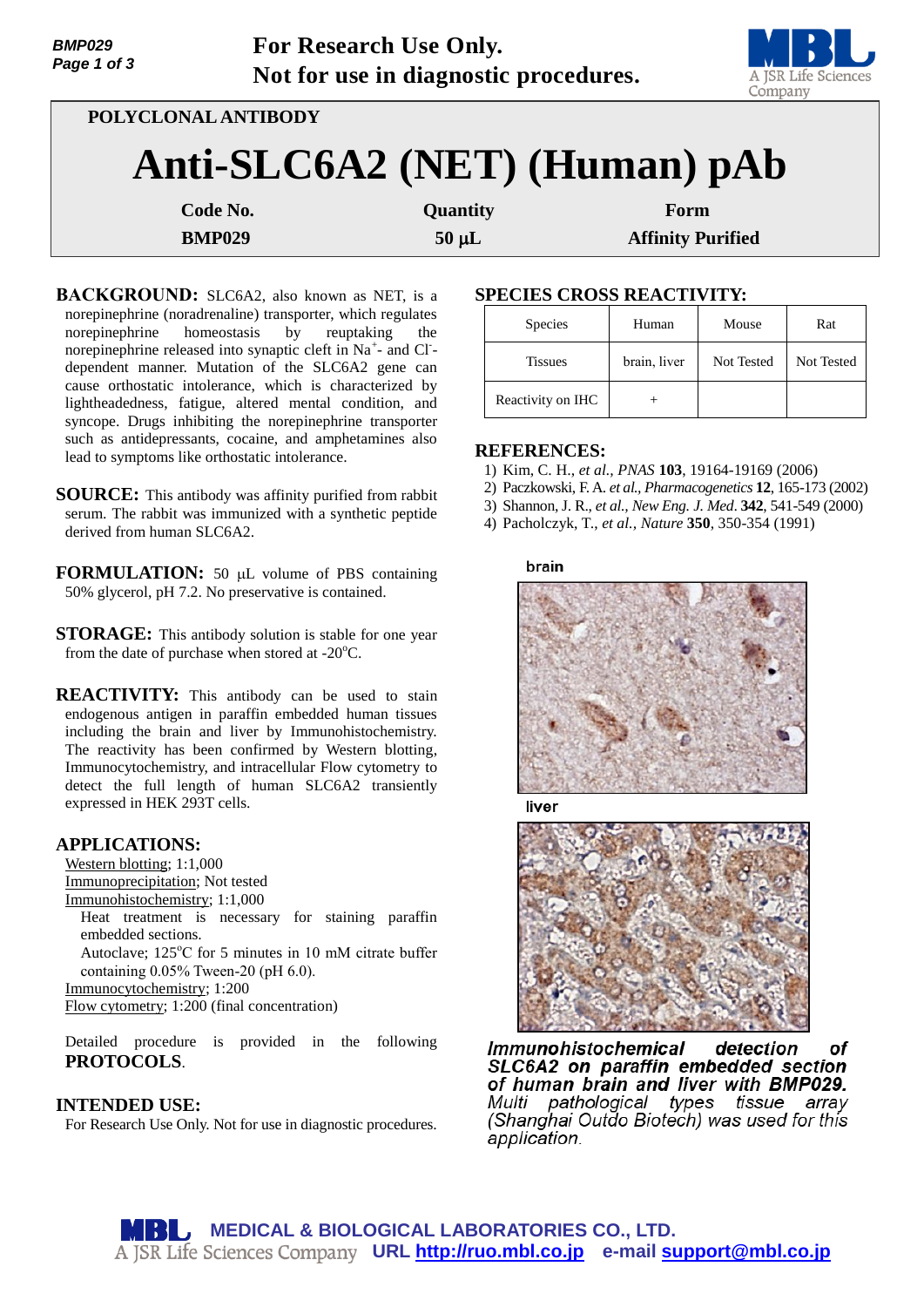### **PROTOCOLS:**

### **Immunohistochemical staining for paraffin-embedded sections**

- 1) Deparaffinize the sections with Xylene 3 times for 3-5 minutes each.
- 2) Wash the slides with Ethanol 3 times for 3-5 minutes each.
- 3) Wash the slides with PBS 3 times for 3-5 minutes each.
- 4) Heat treatment
	- Heat treatment by Autoclave:

Heat the slides immersed in retrieval solution [10 mM citrate buffer containing 0.05% Tween-20 (pH 6.0)] at 125°C for 5 minutes in pressure boiler. After boiling, the slides should remain in the pressure boiler until the temperature is cooled down to 80°C. Let the immersed slides further cool down at room temperature for 40 minutes.

- 5) Remove the slides from the retrieval solution and cover each section with  $3\%$  H<sub>2</sub>O<sub>2</sub> for 10 minutes at room temperature to block endogenous peroxidase activity. Wash 3 times in PBS for 5 minutes each.
- 6) Remove the slides from PBS, wipe gently around each section and cover tissues with 5% FCS in PBS for 30 minutes at room temperature to block non-specific staining. Do not wash.
- 7) Tip off the blocking buffer, wipe gently around each section and cover tissues with primary antibody diluted with PBS containing 5% FCS as suggested in the **APPLICATIONS**.
- 8) Incubate the sections for 2 hours at room temperature.
- 9) Wash the slides 3 times in PBS for 5 minutes each.
- 10) Wipe gently around each section and cover tissues with ENVISION/HRP polymer reagent (DAKO; code no. K1491). Incubate for 15 minutes at room temperature. Wash as in step 9).
- 11) Visualize by reacting for 5 minutes with DAB substrate solution (DAKO; code no. K3465). \*DAB is a suspect carcinogen and must be handled with care. Always wear gloves.
- 12) Wash the slides in water for 5 minutes.
- 13) Counter stain in hematoxylin for 1 minute, wash the slides 3 times in water for 5 minutes each, and then immerse the slides in PBS for 5 minutes. Dehydrate by immersing in Ethanol 3 times for 3 minutes each, followed by immersing in Xylene 3 times for 3 minutes each.
- 14) Now ready for mounting.

(Positive controls for Immunohistochemistry; human brain, liver)

#### **SDS-PAGE & Western blotting**

- 1) Wash cells (approximately  $2 \times 10^6$  cells) 3 times with PBS and suspend with 100  $\mu$ L of cold Lysis buffer (10 mM Tris-HCl pH 7.5, 150 mM NaCl, 1% Triton X-100, 1% Sodium deoxycholate, 0.1% SDS) containing appropriate protease inhibitors. Incubate it at  $4^{\circ}$ C with rotating for 30 minutes, then sonicate briefly (up to 10 seconds).
- 2) Centrifuge the tube at 12,000 x g for 10 minutes at  $4^{\circ}$ C and transfer the supernatant to another tube.
- 3) Mix the sample with equal volume of Laemmli's sample

buffer.

- 4) Incubate the samples for 1 hour at  $37^{\circ}$ C and centrifuge at 10,000 x g for 5 minutes. Transfer the supernatant into a new tube. Load 10  $\mu$ L of sample per lane on a 1-mm-thick SDS-polyacrylamide gel and carry out electrophoresis.
- 5) Blot the protein to a polyvinylidene difluoride (PVDF) membrane at 1 mA/cm<sup>2</sup> for 1 hour in a semi-dry transfer system (Transfer Buffer: 25 mM Tris, 190 mM glycine, 20% Methanol). See the manufacturer's manual for precise transfer procedure.
- 6) To reduce nonspecific binding, soak the membrane in 5% skimmed milk (in PBS, pH 7.2) for 2 hours at room temperature, or overnight at  $4^{\circ}$ C.
- 7) Incubate the membrane with primary antibody diluted with 2% skimmed milk (in PBS, pH 7.2) as suggested in the **APPLICATIONS** for 2 hours at room temperature. (The concentration of antibody will depend on the conditions.)
- 8) Wash the membrane with PBS-T [0.05% Tween-20 in PBS] (5 minutes x 3 times).
- 9) Incubate the membrane with the 1:2,000 HRP-conjugated anti-rabbit IgG (MBL; code no. 458) diluted with 2% skimmed milk (in PBS, pH 7.2) for 1 hour at room temperature.
- 10) Wash the membrane with PBS-T (10 minutes x 3 times).
- 11) Drain excess buffer on the membrane, then incubate it with appropriate chemiluminescence reagent for 1 minute.
- 12) Remove extra reagent from the membrane by dabbing with paper towel, and seal it in plastic wrap.
- 13) Expose and develop the film as usual. The condition for exposure and development may vary.



Western blotting analysis of SLC6A2<br>expression in parental cell (1) and<br>Myc-tagged SLC6A2 transfected 293T  $(2, 3)$  using BMP029  $(1, 2)$  or anti-Myctag antibody (3, MBL; code no. M047-3).

#### **Immunocytochemistry**

- 1) Culture the cells in the appropriate condition on a glass slide. (For example, spread  $1x10^4$  cells for one slide, then incubate in a  $CO<sub>2</sub>$  incubator for one night.)
- 2) Wash the cells 3 times with PBS.
- 3) Fix the cells by immersing the slide in PBS containing 4% paraformaldehyde for 10 minutes at  $4^{\circ}$ C.